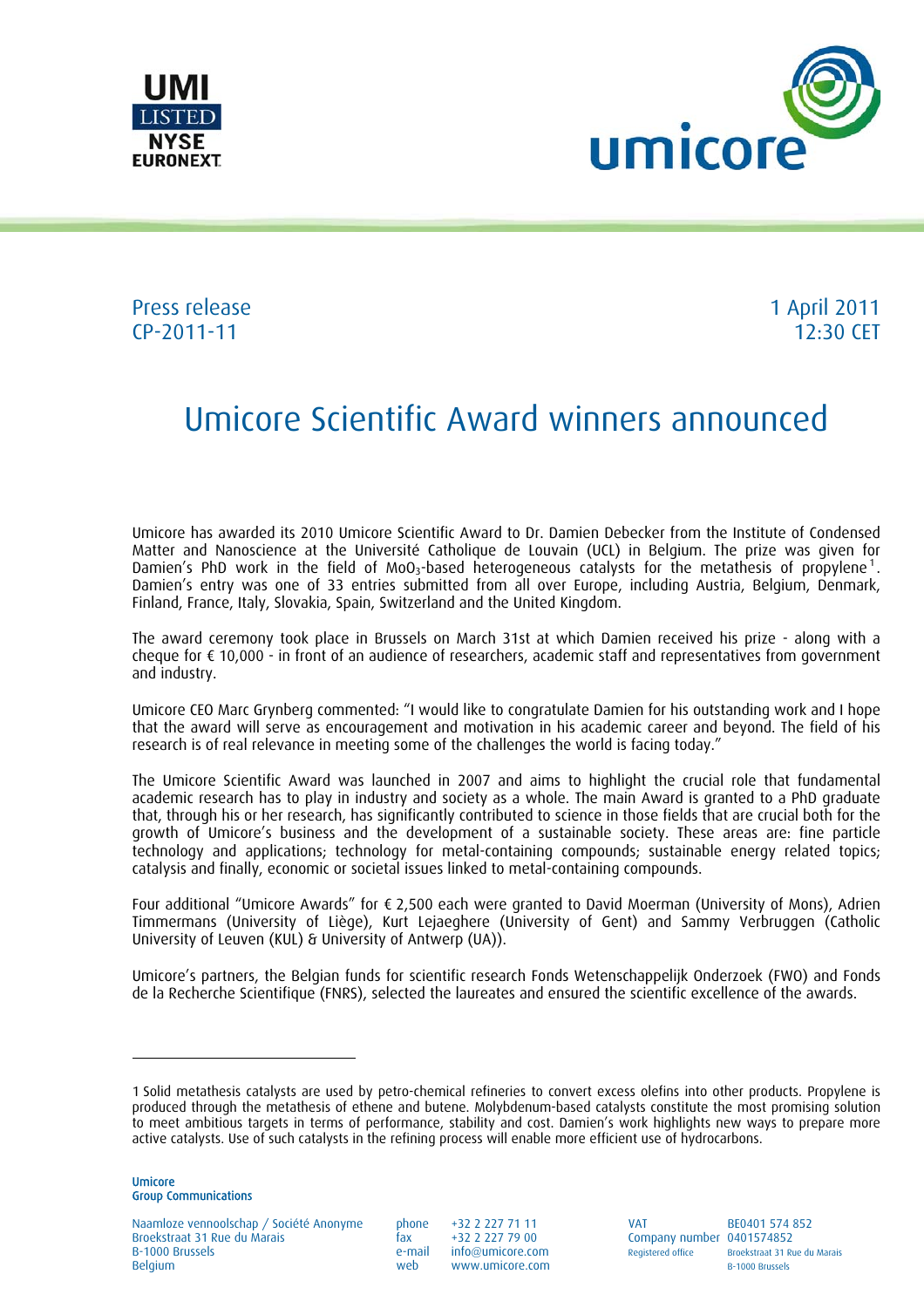





Dr. Damien Debecker receiving his prize and cheque for  $\epsilon$  10,000 from Umicore CTO Denis Goffaux.

Dr. Damien Debecker with his 2010 Umicore Scientific Award.



The winners of the Masters thesis awards with CTO Denis Goffaux.

All photos by Dimitri Lowette. Hi-res pictures are available on request.